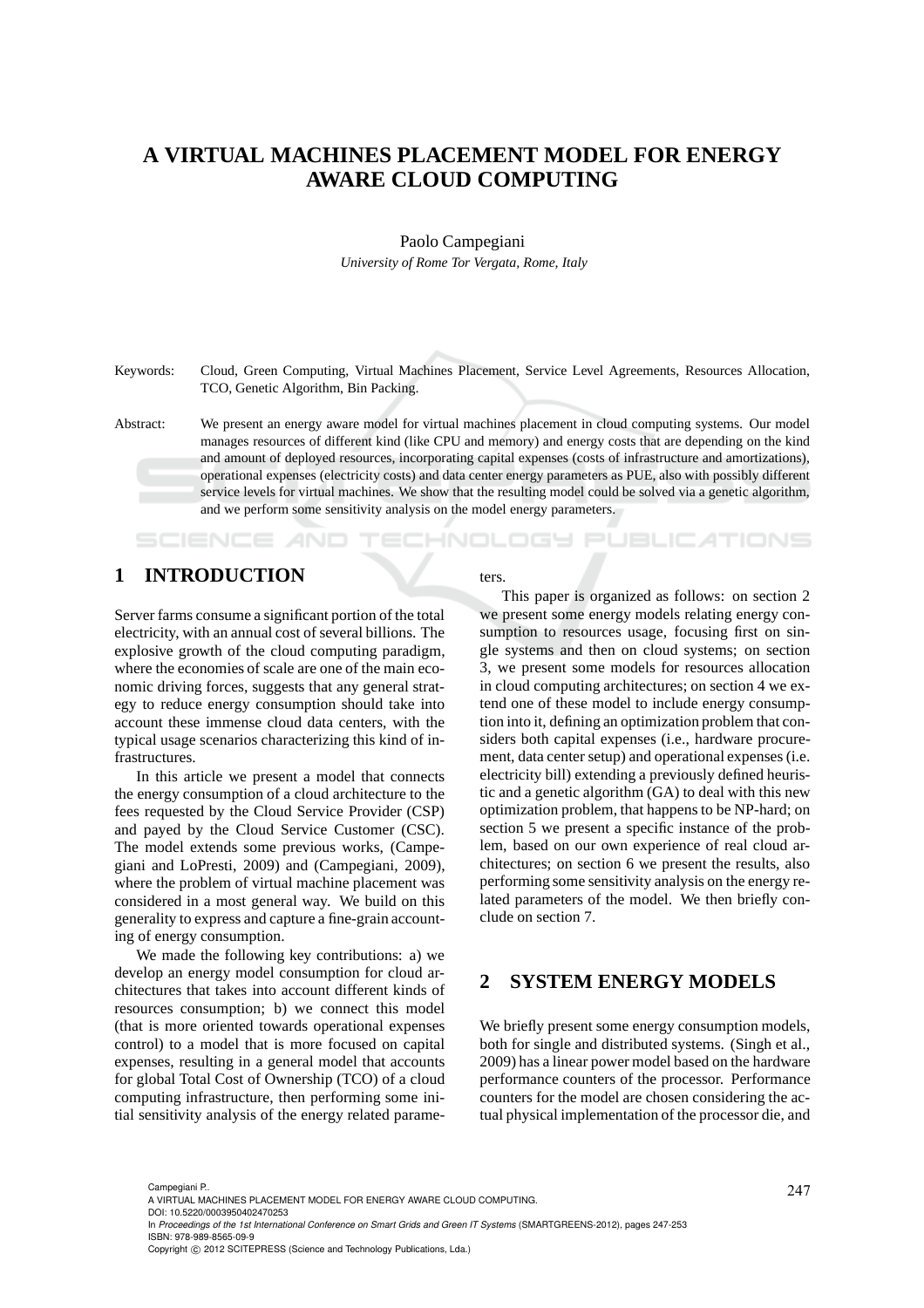the power estimation error is between 0 and 15% for many different benchmarks, including the SPEC 2006 suite. (Economou et al., 2006) models the energy consumption of a server as a linear model of CPU, memory, disk and network utilization. The prediction error is almost below 5% for all the validation benchmarks. (Rivoire et al., 2008) compares different full-system power models, with the key observation that multi-dimensional models (disk and performance counter based) performs better that models based only on CPU usage. (McCullogh et al., 2010) evaluates the effectiveness of some power models. As the complexity of current processors increases, linear models fits poorly, but the article itself notes that the 2-6% error made from linear models is well within the accuracy for tasks like data center server consolidation.

Many models for allocating resources for cloud computing have been developed to be energy aware. Almost all consider only CPU as the resource to be allocated, and the power model is typically linear, with a server idle power around 50-70% of the peak power. Some of these models take into account the critical Power Usage Effectiveness (PUE) parameter, that defines the total amount of electricity required by a data center, which is made up of what's required for cooling, general operations, lost on the transmission lines or by the AC/DC conversion. It's widely known that the lowest PUE is on Google data centers, and is around 1.2 (which means that for each 1 kW required to power on the computing resources, only additional 0.2 kW are required for cooling and everything else), where a typical PUE for a standard data center is around 1.4-1.7, and for an enterprise data center could climb up to 2.0-3.0.

(Cardosa et al., 2009) considers only CPU as the resources to be allocated in a cloud environment, with a fixed cost for each server turned on. With such assumptions, the optimization model tries to reduce the number of servers to be allocated. (Gandhi et al., 2009) relates the CPU power to the frequency, with a fixed minimum to account for idle systems. Even if a cubic curve fits better the empirical data, a linear fit is also deemed as sufficiently accurate. (Urgaonkar et al., 2010) considers a quadratic model that relates the CPU usage to the system power, considering an offset accounting for the idle power of the system around 65% of the peak power. (Mazzucco and Dumas, 2011) considers the power drained of the CPU as a linear function of the load, with an idle power of about 65%. (Srikanthaiah et al., 2008) develops an empirical model that relates the system's overall energy consumption to both CPU and disk utilization, finding that the optimal combination that minimizes the energy for computed transaction is around 70%

CPU and 50% disk utilization. From this on it develops an optimization problem as a multi-dimensional bin-packing problem.

# **3 RESOURCE ALLOCATION FOR CLOUD SYSTEMS**

We briefly recall some strategies for resource allocation on cloud computing platforms. At this level, resource allocation is defined as a virtual machine placement problem: considering a set of virtual machines, what is the best way to place them into some powerful physical hosts? This consolidation process aims to achieve operational efficiency, increasing the usage of physical resources: each physical host typically allows for some virtual machines to be placed into it. Even if this could result in contention of physical resources (usually mitigated by the Virtual Machine Monitor), the savings are economically sounding for the CSP, which could offer a competitive price for the use of its resources, usually with an hour granularity for the rent and without upfront costs for the CSC. The CSP has also operational costs, including the electricity bill, that on the contrary are affected by this consolidation process: a physical hosts offering computing power to fewer virtual machines consumes less power than an almost fully loaded hosts. This means that the CSP must carefully balance between this somehow conflicting goals. (Beloglazov and Buyya, 2010) considers only CPU, and models the problem as a bin packing optimization, where the different physical servers use Dynamic Voltage Frequency Scaling (DVFS) to change their CPU frequencies according to the amount of virtual machines allocated over them. (Lu and Gu, 2011) has a multidimensional model of resources allocations, and optimizes it using an ant-colony algorithm. (Chang et al., 2010) considers that the available virtual machines from a CSP are fixed in size, so the problem is to map these allowed capacities into a set of virtual machines requirements, avoiding unnecessary overprovisioning and reducing migration overhead. The lack of available dataset forces the authors to compare the different algorithms only in relative terms.

#### **4 FORMAL MODEL**

We consider the point of view of the CSP: the CSC has submitted a lists of virtual machines requirements (in terms of CPUs, memory, I/O and network guaranteed bandwidth). Some (or all) of these virtual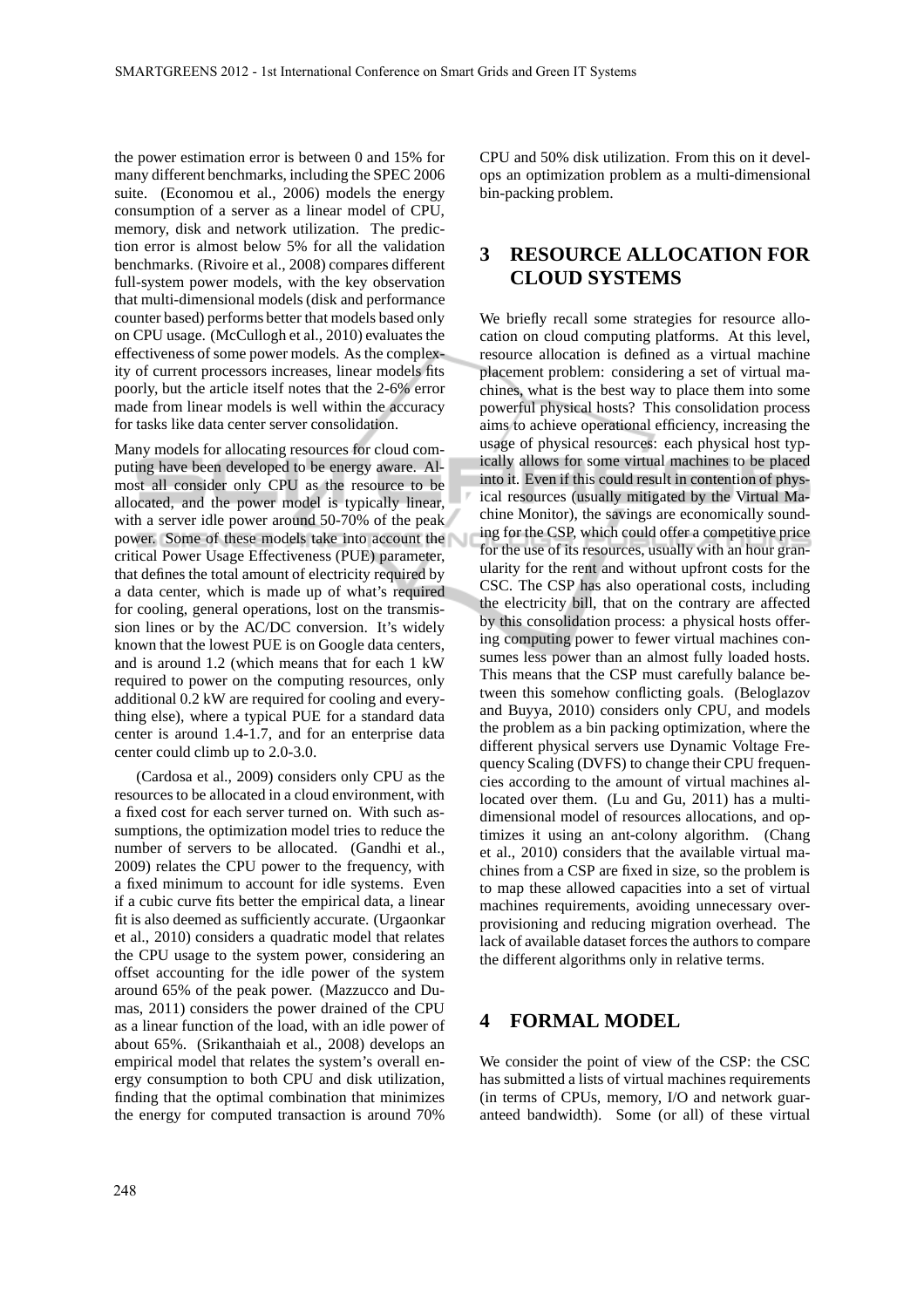machines have different and increasing Service Level Agreements (SLAs) for them, where the CSC is willing to pay more for more resources (as an example, more processors for an application server, or more I/O bandwidth for the web server). This list would change, as an example on an hourly basis, so the CSP must react determining both the level of provided services (more or less powerful virtual machines) and where to allocate them, minimizing both the number of systems and the energy consumption.

The model proposed is an extension of the multidimensional model presented in (Campegiani and Lo-Presti, 2009) and (Campegiani, 2009). We extend the model to allow for an objective function (which is the profit for the CSP) that takes into account the energy consumption of the allocated virtual machines. In the original model, the objective function was defined as:

$$
P = \sum_{i=1}^{G} \sum_{j=1}^{g_i} \sum_{m=1}^{M} x_m^{ij} P^{la} - C * \sum_{m=1}^{M} u_m \tag{1}
$$

In this model, virtual machines are arranged in tiers, labeled from 1 to *g*. A solution of the problem must allocate all machines from each tier, but could choose a different SLA for each single different machine (virtual machines from tier *i* have *g<sup>i</sup>* different SLAs); in the context of this paper we have classes of virtual machines (see table 1) instead of tiers, but the allocation problem is similar and it will be extended to include the energy related costs.

In eq. 1 we have that:

- *P* is the total profit for the CSP;
- *G* is the number of different classes of virtual machines;
- *M* is the number of different physical servers;
- $x_m^{ij}$  is a decision variable that maps if the *i*-th virtual machines with the SLA *j*-th is allocated on the physical server *m*;
- $\bullet$   $u_m$  is an auxiliary variable that maps whether the *m* server is used or not;
- *C* is the (amortized) hourly cost of a single physical server.

The constraints are omitted for brevity: they define the problem as a bin packing problem (we want to minimize the number of servers), that is also multi-dimensional (we deal with different kind of resources) and also multiple-choice (we want one and one only SLA for each virtual machine to be hosted on the physical servers); these constraints are further discussed in (Campegiani and LoPresti, 2009) and (Campegiani, 2009).

To model energy costs, we start defining these three elements:

- *IDLEtotal* defined as the idle power of all the *M* servers (if a server is not used, it could be easily turned off, reducing the number of physical hosts to  $M - 1$ );
- *CPUtotal* defined as the power required to power up all the CPUs required by all the allocated virtual machines;
- *MEMtotal* defined as the power required to power up all the memory required by all the allocated virtual machines.

For a virtual machine  $(ij)$  (i.e., the i-th virtual machine with j-th SLA) we explicitly define  $CPU_{ij}$  and  $MEM_{ij}$  as the requested amount of CPUs and memory, respectively. Also we express *CPU* and *MEM* as the energy costs of one unit of CPU and memory, respectively. These costs are on average all over the infrastructure; our assumption is that each virtual machine increases the consumption of energy proportionally to the amount of demanded virtual resources. Taken all into account, we have that:

$$
IDLEtotal = IDLE * \sum_{m=1}^{M} u_m
$$
 (2)

$$
CPU_{total} = CPU * \sum_{i=1}^{G} \sum_{j=1}^{g_i} CPU_{ij} * \sum_{m=1}^{M} x_m^{ij}
$$
 (3)

$$
MEM_{total} = MEM * \sum_{i=1}^{G} \sum_{j=1}^{g_i} MEM_{ij} * \sum_{m=1}^{M} x_m^{ij}
$$
 (4)

Eq. 3 and 4 are a bit tricky; the last product term is intended to nullify the index *m*, as in the context of these equations we are only interested in evaluating if  $CPU_{ii}$  (or  $MEM_{ii}$ ) is allocated or not in the solution, because the energy consumption model is in fact the same for each server. The total energy cost are the sum of *IDLEtotal*, *CPUtotal* an *MEMtotal* times the PUE times the cost of kWh (we are considering, for simplicity, that each allocation slot lasts for one hour):

$$
EnergyCost = PUE * kWh *(IDLEtotal + CPUtotal + MEMtotal)
$$
 (5)

and finally the objective function that we have to maximize is defined as:

$$
P' = P - EnergyCost \tag{6}
$$

Eq. 6 allows the CSP to consider both capital expenses (the cost *C* of each server) and operational expenses (how much energy is required to power up and cool the systems). The parameters of these equations are discussed in the following section, and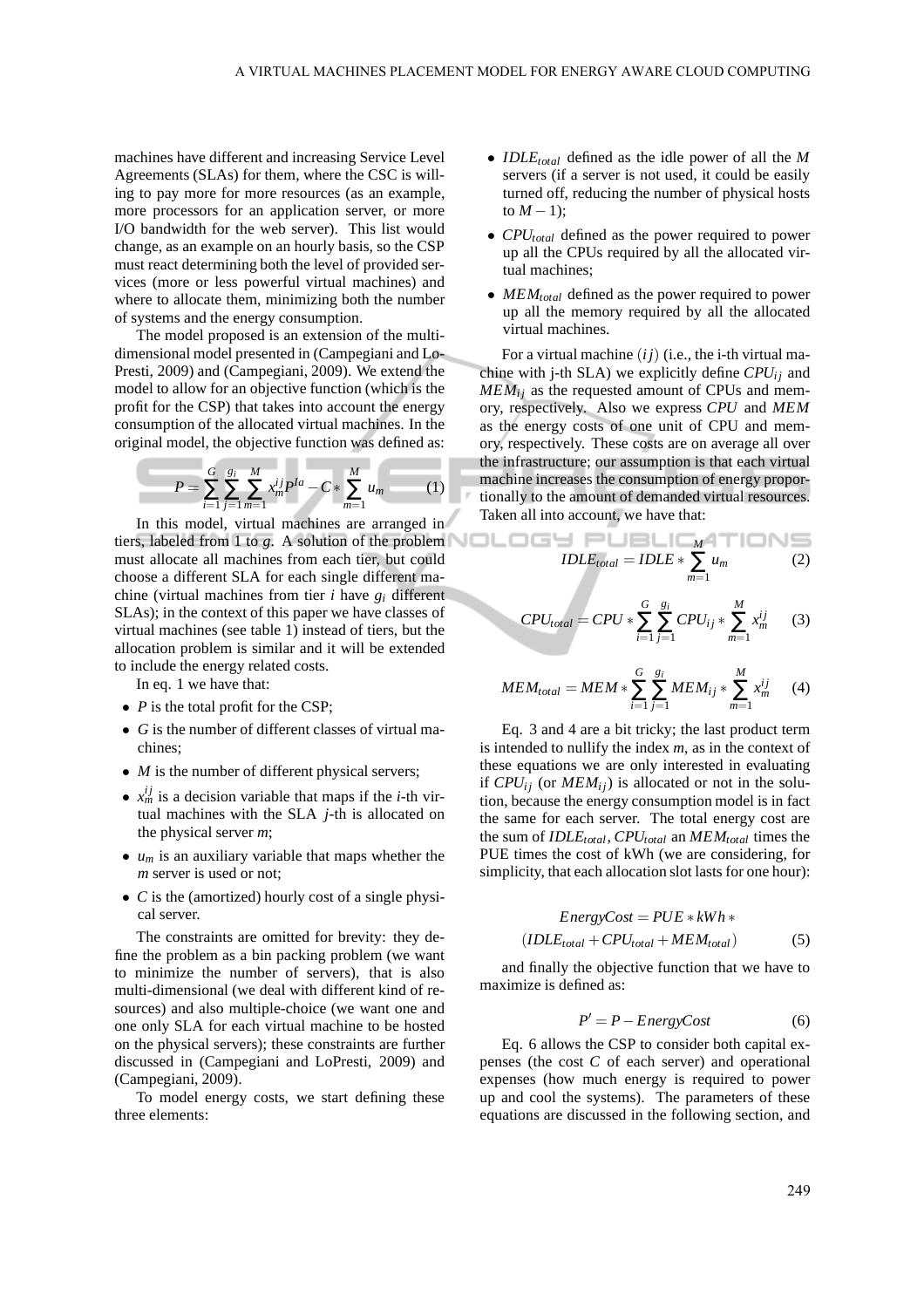they could change accordingly to market price fluctuations. Other operational expenses (like personnel costs) are omitted, but they are usually proportional to other costs.

In order to solve this maximization problem, we consider two energy-aware extensions of previously developed strategies, adapting and extending the heuristic presented in (Campegiani and LoPresti, 2009) and the genetic algorithm (GA), presented in (Campegiani and LoPresti, 2009), with some variations to account for the energy consumption and electricity costs.

## **5 DATASET**

To the best of our knowledge, there aren't shared and publicly available datasets characterizing a cloud computing architecture, so we have chosen to analyze our model considering an hypothetical dataset (presented in tables 1, 2 and 3) that draws its origins from authors' on-field experience on real SME (Small and Medium Enterprise) setups.

In table 1 each row captures the (possible) different SLAs, modeled in term of CPU and memory requirements, for a different kind of virtual machine. A significant share of the total are virtualized desktops, with different flavors for different kind of users (i.e. a low level desktop would suffice for some clerical work, whilst an high level desktop is better suited for some engineering work). Other systems are business systems alike as application servers, email systems and so on. Some of these systems have different possible SLAs (as an example, a low level desktop could have 1 CPU and 1 GB of memory or 2 CPU and 2 GB of memory). We have omitted disk resources, as in a cloud computing environment they are usually centralized on a NAS/SAN system, for which we have not been able to find any sufficiently accurate power consumption model. Network resources are also omitted as they account for a very small part of the energy consumption. In table 2 there are the fees that the CSP earns when it allocates one virtual machine of a specific kind with a specific SLA (i.e., the CSP earns 0.25 units of currency when it allocates resources for a low level desktop with 1 CPU and 1 GB of RAM, but earns 0.5 units of currency when allocates resources for a low level desktop with 2 CPUs and 2 GB of RAM). It is important to observe that these fees are monotone non decreasing in each class of virtual machines but not necessarily all over the classes, and any linear relation between fees and the number of CPUs or memory footprint is generally applicable but not always true. We have chosen these fees considering some typical market prices from big cloud vendors. Table 3 shows some parameters for a medium blade system, comprised of 2 CPUs of 8 cores each, with each CPU absorbing at full power 90 W. The memory (64 GB) absorbs up to 20 W, and with an idle power of 100 W the blade at full usage drains 300 W. PUE is set to 1.5 and 1 kWh costs 0.12 units of currency. In our model we have 32 of these blades to host virtual machines. As we are considering kWh as the unit of energy cost, we are implying that the optimization problem is evaluated on an hourly basis. On each of these allocation slots we could have a change of some of the model parameters, as the price of electricity during off-peak hours is quite lower than during peak hours. We note that this istance of an NPhard problem as an excess of 11,000 decision variables.

Table 1: Types, numerosity and different SLAs for CPU and memory requirements for the experimental testbed.

| Class               | Num.           | <b>CPUs</b> | Mem. (GB) |
|---------------------|----------------|-------------|-----------|
| Low Desktop         | 70             | 1/2         | 1/2       |
| Medium              | 50             | 2/4         | 2/4       |
| Desktop             |                |             |           |
| <b>High Desktop</b> | 20             | 4/4         | 4/8       |
| App Server          | 8              | 2/4/6       | 4/8/8     |
| <b>DB</b> Server    | $\overline{2}$ | 2/4/4       | 4/8/8     |
| Web Proxy           |                | 4/8         | 8/16      |
| <b>DSS</b>          |                | 4           | 8         |
| Web Server          | 10             | 2/4         | 2/4       |
| File Server         | 1              | 1/1         | 2/4       |
| Knowledge           | 1              | 2/4         | 2/4       |
| Management          |                |             |           |
| System              |                |             |           |
| Intranet            | 1              | 1/2         | 1/2       |
| Software Dis-       | 1              | 2/4         | 2/8       |
| tribution           |                |             |           |
| Email system        | 4              | 2/4         | 2/4       |

Table 2: Scenario 1: Fees for each class and SLAs.

| Low Desktop         | 0.25/0.5    |
|---------------------|-------------|
| Med. Desktop        | 0.50/0.75   |
| <b>High Desktop</b> | 1/1.5       |
| App Server          | 0.50/1.5/2  |
| <b>DB</b> Server    | 0.5/1.5/1.5 |
| Web Proxy           | 1.5/2.0     |
| <b>DSS</b>          | 1.5         |
| <b>Web Server</b>   | 0.25/0.5    |
| File Server         | 0.25/0.5    |
| Know. Mgt.          | 0.5/0.75    |
| Intranet            | 0.2/0.5     |
| Sw. Dist.           | 0.5/1.0     |
| Email system        | 0.5/0.75    |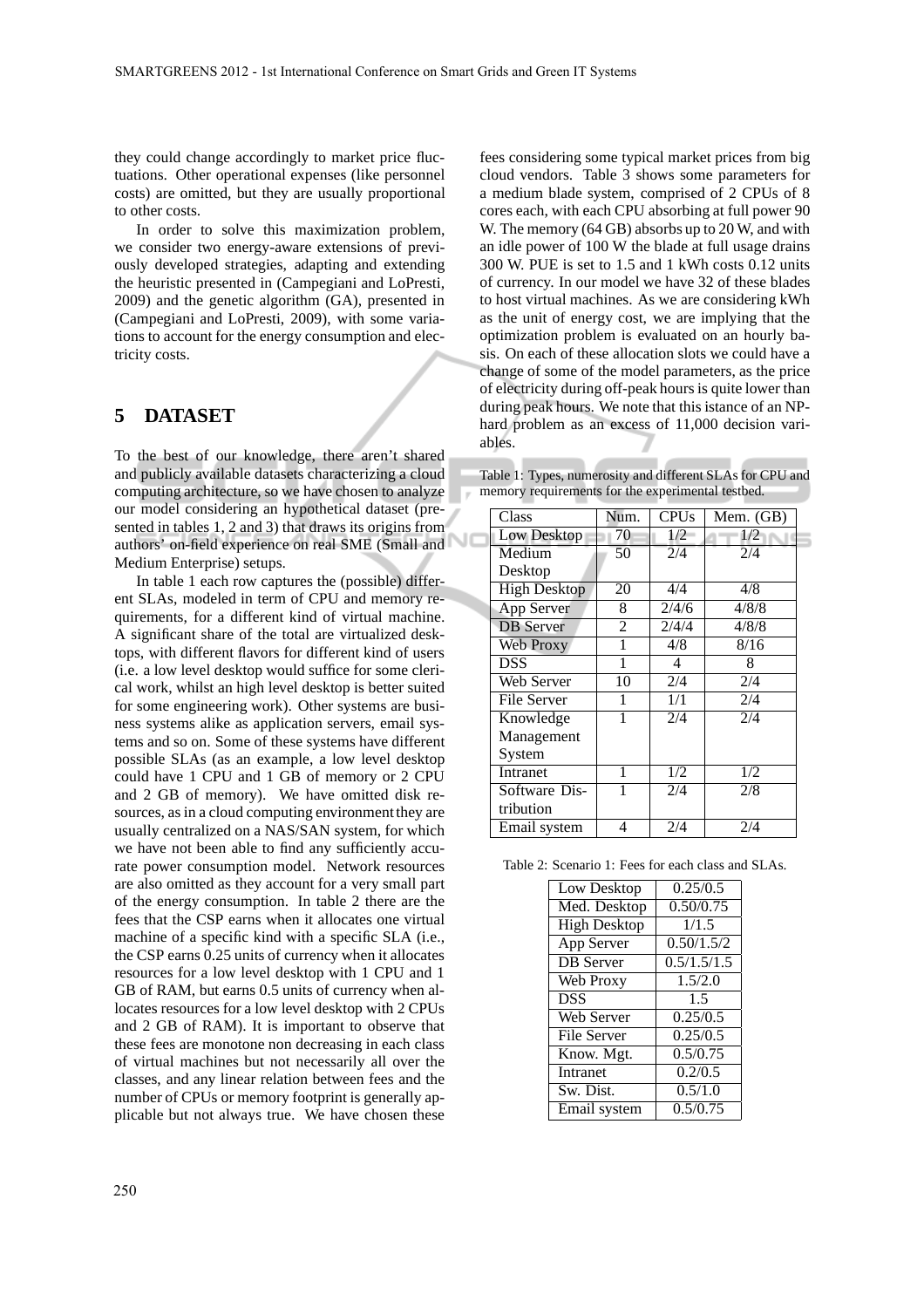| Parameter                   | Value              |
|-----------------------------|--------------------|
| <b>Physical Host CPUs</b>   | 16                 |
| <b>Physical Host Memory</b> | $64 \overline{GB}$ |
| Server Cost                 | 15,000             |
| Server Hourly Cost          | 0.34               |
| Peak power                  | 300 W              |
| Idle power                  | 100W               |
| CPU drained power           | 180W               |
| Memory drained power        |                    |

Table 3: Parameters for the server. The hourly cost of a server is the procurement cost amortized over 5 years.

#### **6 SIMULATION RESULTS**

We start observing that the heuristic is heavily dependent on the order of the virtual machines in the problem, as the basic algorithms producing the initial solutions to improve upon (Next Fit, First Fit, Best Fit) are such. These algorithms aren't suited for multiplechoice knapsack optimization problems, so they find a solution considering only the lowest SLA for each virtual machine. Also, these algorithms doesn't offer any possible tuning, and each one of them produces just a single solution to the problem. We then perform a permutation of the virtual machines in the dataset, because these algorithms are all particularly sensitive to the ordering (as their names suggest) while changing it doesn't produce a new problem but only a possible different solution. For the heuristic, we have done 20 random permutations for each initial algorithm, seeing that the resulting differences in the profits are quite narrow. The heuristic is quite fast, with a computation time of about 2 seconds on a low level desktop system.

Figure 1 shows the results when the kWh varies from 0.1 to 1, for PUE=1.5 and  $C=0.34$ . If we look back at table 1, we see that the lowest number of CPUs to be allocated is 312, requiring a minimum of 341 GBs of RAM. The allocations on figure 1 results in 383, 399 or 400 CPUs (the number is dependent on the permutations of initial data and the specific basic algorithm), with respectively 494, 506 or 507 GBs of RAM. The combined resources from the 32 servers are of 512 CPUs and 1024 GBs of RAM. So the heuristic is better than a simple First/Next/Best Fit algorithm, as it does find some improvements, but at some point is unable to progress, and it almost finds a plateau.

Figure 2 shows the results for different values of kWh and PUE, for C fixed at 0.34. Clearly, increase in kWh cost or in PUE results in less profits, and the surface is almost regular, confirming our analysis on



Figure 1: Heuristic results with PUE=1.2 and C=0.34.



Figure 2: Heuristic results with C=0.34.

IGY PUBLIC*A*TIONS the limits of this solution technique.

For the GA, we have considered only 600 generations for each problem instance; a single generation requires about 3 seconds of computation on a medium level desktop system, with a code that is not optimized for speed; as with every genetic algorithm, these computations are massively parallelizable, so we don't consider the time scale as a critical factor. The GA starts with an initial population (i.e. a set of solutions) constructed as for the heuristic, i.e. applying the First Fit, Best Fit and Next Fit algorithms to the associated bin packing optimization problem after some random permutations. Then, this population is fed to the GA, that starts its optimization phase. By looking at the population's average fitness, we see how the optimization is quite steep at the beginning, then it almost reaches a plateau around 300 generations. The average fitness (which is the sum of the objective function in eq. 6 and of an evaluation of the slackness of the proposed allocation) starts at about 120, then increase linearly as more better solutions are found and enter in the populations removing worse ones; finally around 300 generations the local optimum is found, and so the average fitness of the population starts to stabilize.

Figure 3 shows the results for different values of kWh, for a fixed value of PUE set at 1.5. Although the curve isn't smooth, it clearly shows a trend: when the price of kWh increases the profit decreases. This could be explained both by the effect of the fixed part of costs (idle power of servers) and by the reduced economic convenience in allocating resources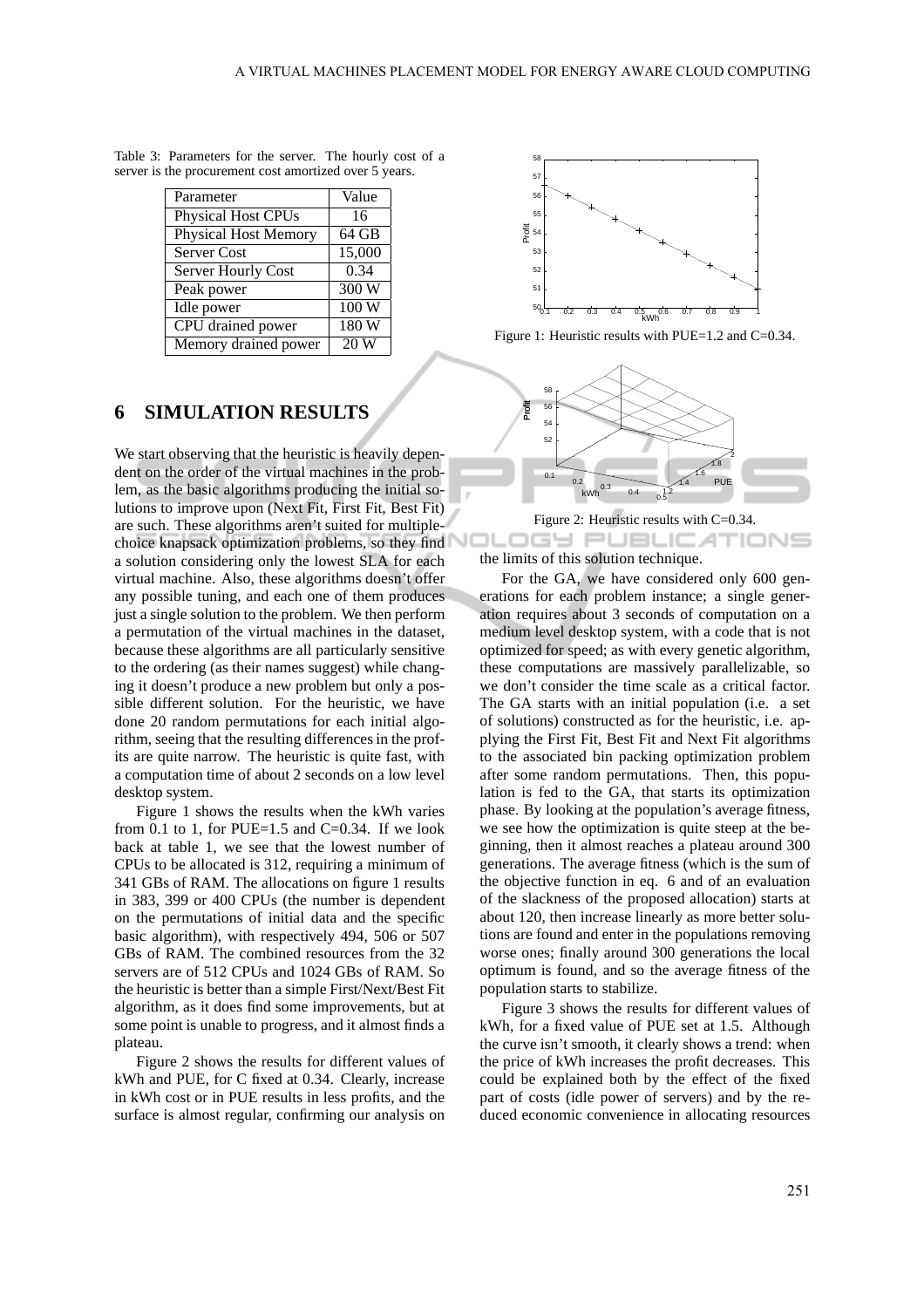

Figure 3: Profits for different values of kWh (PUE=1.5).

for more demanding virtual machines. We see that the GA outperforms the heuristic almost by a factor of 2.

We lack a way to show the solutions to these different instances in a readable way, but by analytically looking at them we see that the allocations change when a model parameter changes. This means, at first, that the GA has successfully been made energyaware, incorporating all the energy metrics in the search for a local optimum (which could or could not be the global optimum, but either way is a significant improvement over the initial solution). The rough edges that we see could be explained considering the general problem is composed of a linear part (energy costs are almost linear with respect to the amount of resources) but also of a non-linear part (allocation of resources does not allow for fractional allocations), and these two different parts of the model interacts in an way that appears unintuitive. Also, we have defined the fees as an almost linear relation of the resources consumption, and by doing this we have significantly reduced the GA's ability to leverage on prices to find a more economically convenient allocation of resources. We don't see this for the heuristic because it simply fails to aggressively optimize the allocations.

## **7 CONCLUSIONS**

We have developed a model that deals with both operational expenses and capital expenses of a cloud computing system. The Cloud Service Provider has the economic incentive to maximize its revenues. To do so, it must take into account all the costs related to the infrastructure provisioning and day to day operations, with a major part of them made by electricity costs. On the other side, the Cloud Service Customer is interested in reducing the fees it has to pay for the cloud deployment of its infrastructure, but also wants the biggest flexibility in choosing the right size of its systems. To successfully manage and compose these two conflicting interests, we have to deploy comprehen-

sive model of resources allocation for a cloud architecture, where we cannot consider only CPU requirements to define both virtual machines properties, allocation schema and energy power consumption. The model should allow for more detailed negotiations between the two parties, where one or the other could offer (or ask) for different level of services, also keeping in mind the capacity of the cloud architecture to accommodate for this and the resulting different operational expenses. The resulting model that we have developed in this paper offers all of this kind of generality, and we have developed approximate algorithms to solve it. Results show that the heuristic fails to find a good solution, while the genetic algorithm performs better. Also, we consider that a GA is particularly fitted to this kind of problems, as genetic algorithms are both easily parallelizable (and cloud computing has vast and scalable amount of resources) and evolutionary (and cloud computing architectures offers the ability to change the current allocation of virtual machines via live migration of them). A first analysis of the model shows that the non-linear part (resources allocation) interacts in complex ways with the linear part (energy model), suggesting that more researches and characterizations of cloud architectures should be investigated to further analyze this problem which is of capital importance for the economics of green and cloud computing.

#### **ACKNOWLEDGEMENTS**

We would like to thank Emiliano Casalicchio for his suggestions and support during the development of this work. Ancitel SpA generously provided a travel grant.

#### **REFERENCES**

- Beloglazov, A. and Buyya, R. (2010). Energy efficient allocation of virtual machines in cloud data centers.
- Campegiani, P. (2009). A genetic algorithm to solve the virtual machines resources allocation problem in multitier distributed systems. In *2nd International Workshop on Virtualization Performance: Analysis, Characterization and Tools (VPACT'09)*.
- Campegiani, P. and LoPresti, F. (2009). A general model for virtual machines resources allocation in multi-tier distributed systems. In *5th International Conference on Autonomic and Autonomous Systems (ICAS '09)*. IARIA.
- Cardosa, M., Korupolu, M. R., and Singh, A. (2009). Shares and utilities based power consolidation in virtualized server environments. In *IFIP/IEEE Interna-*